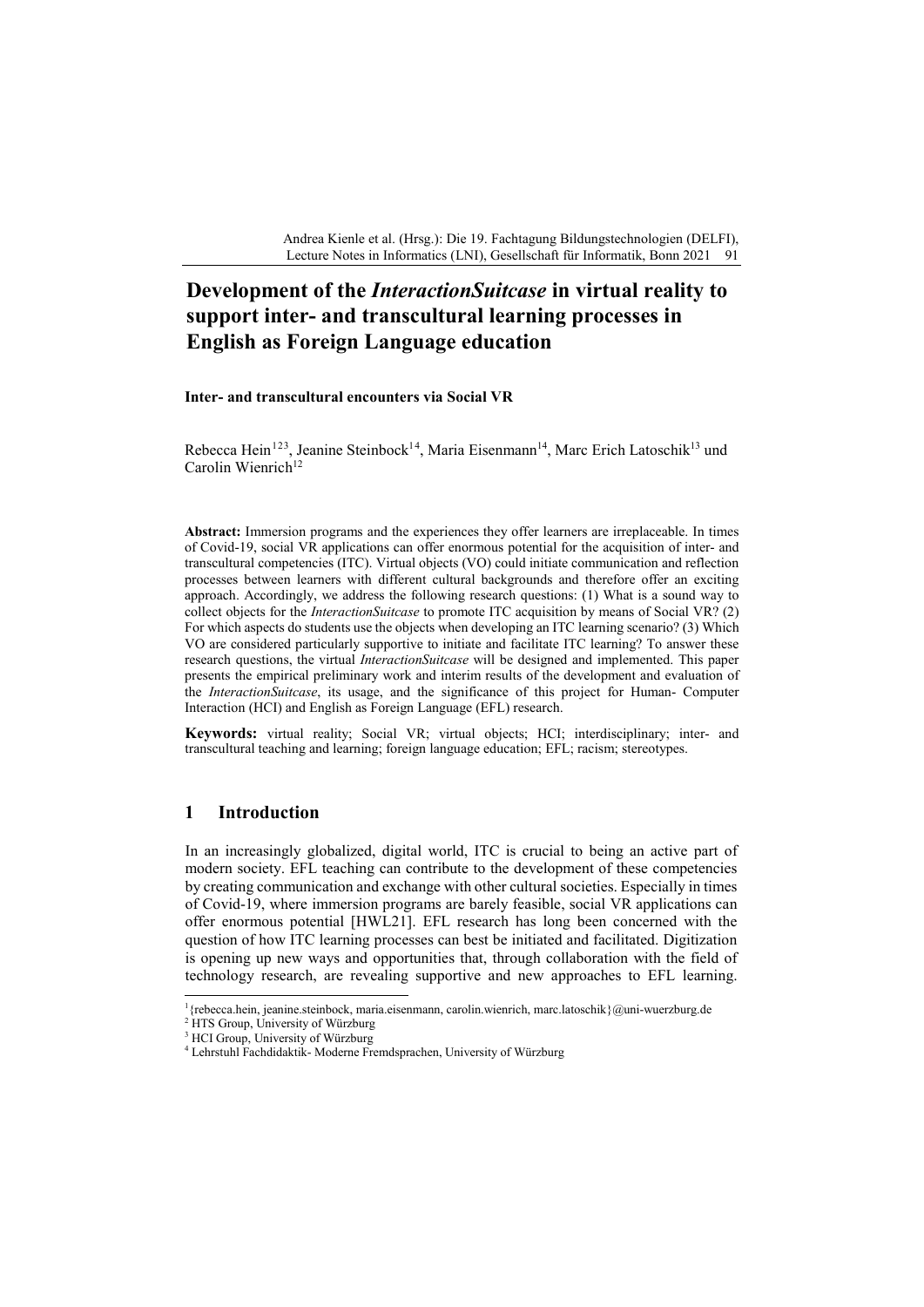#### 92 Rebecca Hein et al.

Immersive technologies, such as virtual reality (VR), offer many potentials for ITC acquisition in the EFL classroom [WDH20, HWL21]. These have already shown significant impact in the research field of HCI [Ra20]. Interdisciplinary linkages lead to innovative teaching-learning formats and are essential for successful digital transformation and participation [Wi20], so this work aims to transfer this to EFL teaching and learning by focusing on VO with significant meanings and tangible affordances. VO could initiate communication and reflection processes between learners with different cultural backgrounds. Learners could use these objects to negotiate and discuss cultural meanings and to reflect on specific thematic issues such as stereotypes. VO could help initiate and create authentic and lively communicative interactions. To achieve this goal, we developed a methodological approach that could contribute to an ITC communication process. Furthermore, we outlined a methodological approach that incorporates VO or the *InteractionSuitcase* into an English lesson for secondary school. Thus, the present work contributes to intensify the link between the potentials of immersive technologies and pedagogical principles focusing on competence- and action-oriented as well as situated learning, connectivity and co-construction [Wi20]. The learning setting shifts from being staged in the confines of the classroom to an authentic interaction and communication situation when learners engage with other learners and VO in social VR regardless of spatial and temporal distances.

# **2 The interplay between ICC and HCI**

#### **2.1 Inter- and transcultural language education**

The acquisition of ITC is a central aim of modern English teaching [Be93, By97, De14, Vo14, Ei15]. The importance is emphasized in Germany's federal education policy as well as at the European level, where cultural education is seen as part of 'lifelong learning' and thus as the basis for active and successful participation in personal, professional and social environments. Within the context of English lessons, learners acquire knowledge, skills and attitudes towards their own culture and other cultures. For example, the development of critical cultural (self-) reflection or the initiation of a change of perspective are central steps [Be93]. Intercultural learning involves a binarity concept of *'self and other'* [Ei15, 281] and therefore tends to emphasize 'the experience of difference, multiperspectivity and the understanding of cultural '*otherness*' [Ei15, 281]. More recent developments in academic discourse, however, show an increased emphasis on transculturality and cultural hybridity [Vo14]. Bhabha developed the concept of 'hybridity' to draw attention to cultural intersections and to overcome binary ways of thinking in rigid cultural boundaries [Bh12, Ei15]. In a 'third space' values, views and norms meet without cultural fixation. Both concepts – inter- and transcultural learning – must be linked in the interest of language and cultural learning programs. Intercultural competence can be the basis for building up transcultural learning. For this reason, we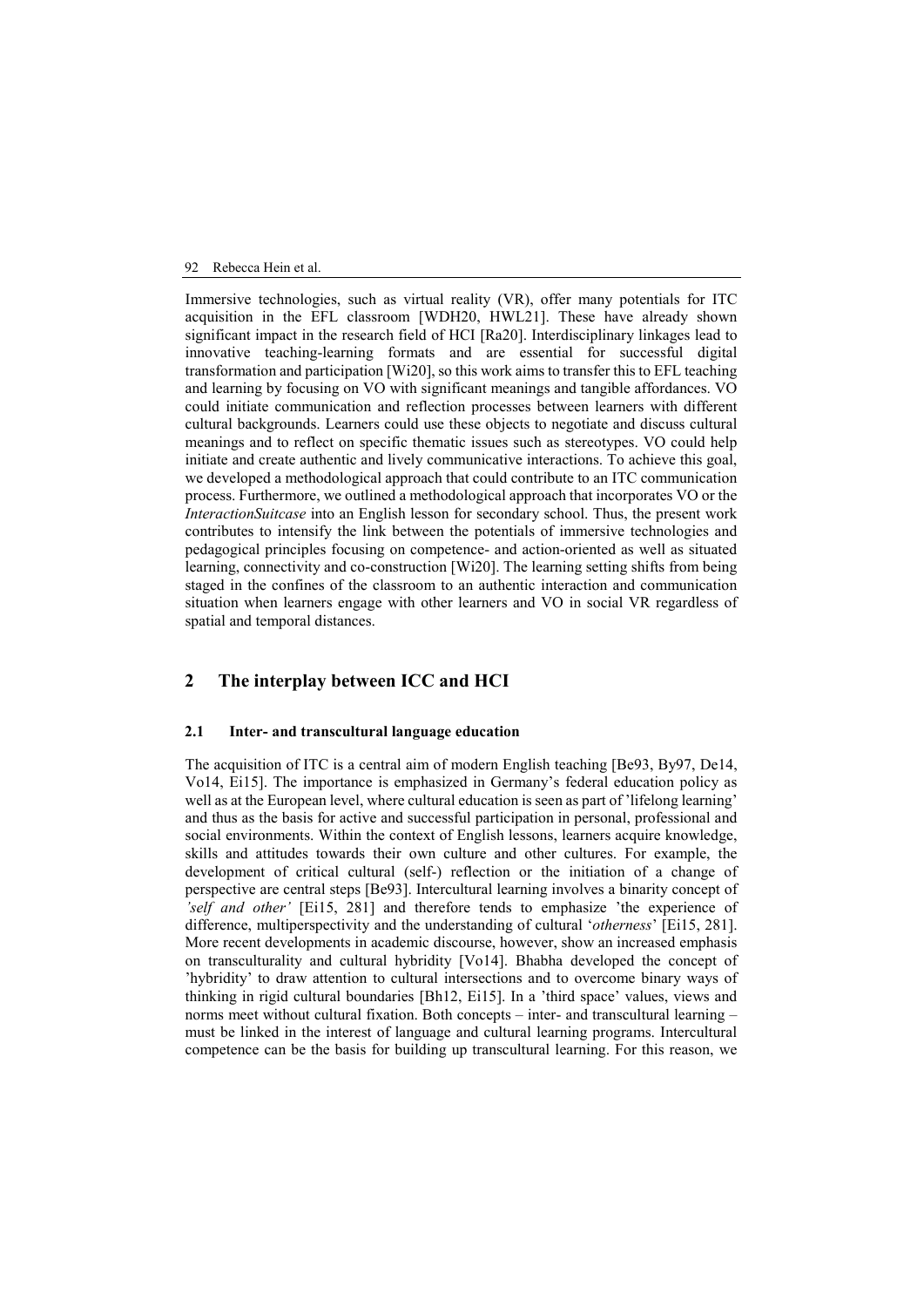Inter- and transcultural encounters via Social VR 93

propose an integrative model that shows studies as well as ITC approaches as a learning continuum. It should be emphasized that although ITC acquisition processes can also take place at early ages, due to cognitive development, a deeper reflective understanding of cultural issues must be expected especially at more advanced ages [Ei15]. In the English classroom, ITC acquisition takes place in manifold ways. It can be reached by reading literature of the target culture or working with the textbook, cultural artefacts and exchange programs. Authentic cultural encounters and communication thus usually require a high effort. Not least for this reason, immersive technologies are becoming more important in modern EFL research.

#### **2.2 Human-Computer Interaction**

Virtual reality (VR) and especially social VR applications can create such a 'third space' in which new ways of ITC learning can be facilitated in classrooms. The impact of immersive technologies is promising. First, many potentials arise by the possibility to slip into a virtual alter ego – an avatar. Research has shown that the virtual embodiment can influence the self-perception and behavior according to the perception and behavior users attributed to their virtual avatar (e.g., [Ra20]). Similarly, to self-representation, others can be virtually embodied and varied in their appearance and behavior as social partners. The social VR platform *ViLeArn* already demonstrated how participants interact live in hybrid avatar-agent teaching-learning scenarios [La19]. Embodied by virtual avatars, participants engage in social interaction during the teaching-learning process. Second and third, the design space.



Fig. 1: Depiction of *InteractionSuitcase* with sample interactions, objects and avatar representations.

of the situational context and VO in VR is almost limitless. In particular, their representation and affordances (e.g., inclusion of every day or significant objects) can make the VR experience even more tangible and vivid. Every object, property, and relationship between objects and between them and people is variable [WDH20]. VO can be integrated to guide and stimulate discussions (Figure 1). Intercultural competence is a multidimensional construct consisting of more than awareness (cognitive). Intercultural sensitivity (affective) and fluency (behavioral) are also important components and particularly interesting to explore psychologically [HWL21]. Based on the status quo that textbooks provide a first collection of objects is to be established. Social VR offers a 'third space' in which these objects can support ITC learning processes.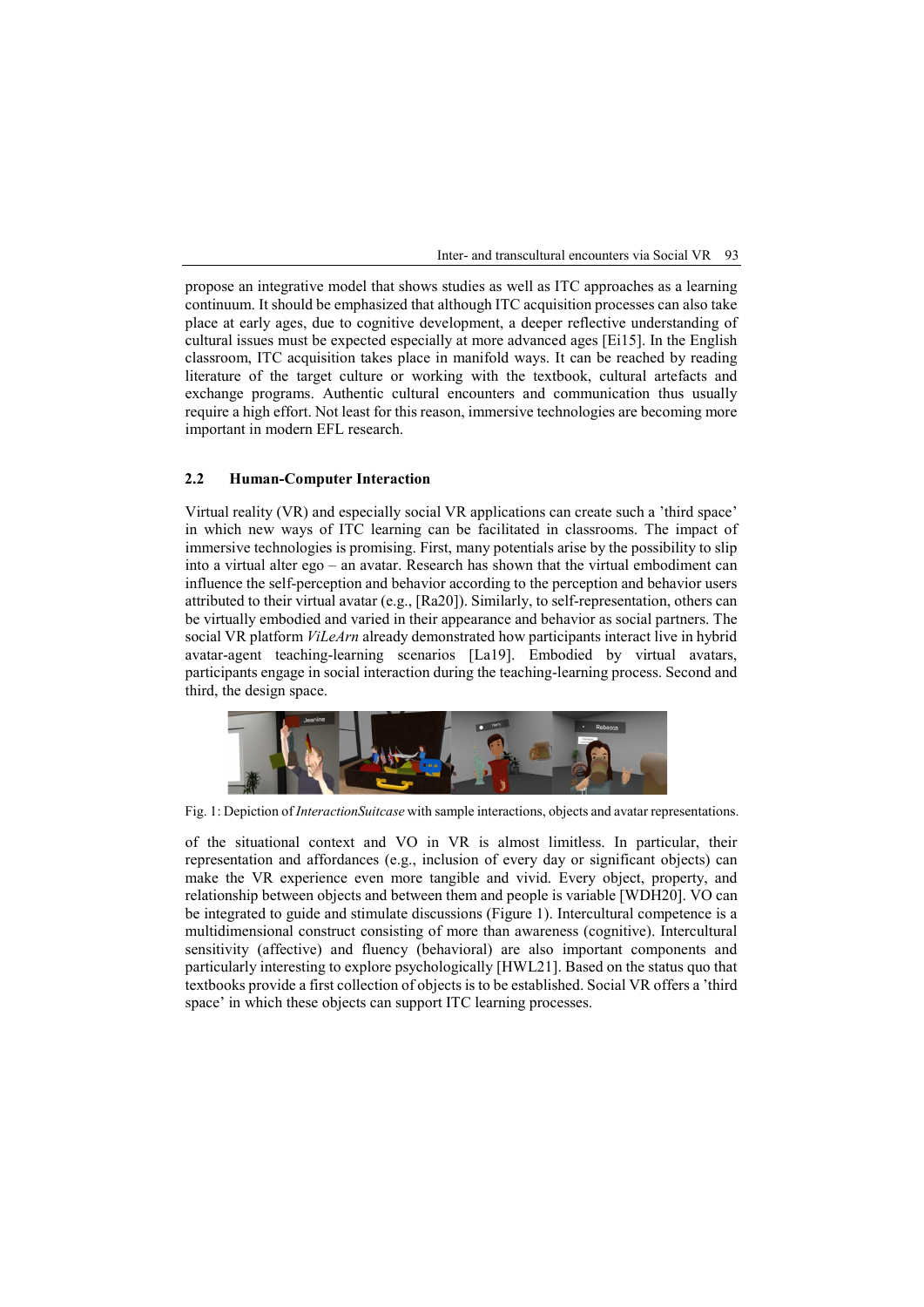94 Rebecca Hein et al.

# **3 Research question and interdisciplinary design**

Based on this theoretical foundation the research idea arose to create encounter situations between learners at schools in Germany and in the USA by means of social VR. By using VO, learners should reflect on their ideas of culture, stereotypes, prejudices or, due to current events not only in the USA, on various forms of racism and thus go through ITC acquisition processes. Based on this, the following research questions emerged: (1) What is a sound way to collect objects for the *InteractionSuitcase* to promote ITC acquisition by means of Social VR? (2) For which aspects do university students use the objects when developing an ITC learning scenario? (forthcoming). (3) Which VO are considered particularly supportive to initiate and facilitate ITC learning? (forthcoming).

**Collection process:** To answer these research questions, a content analysis was conducted to identify objects for the *InteractionSuitcase*. For the field of Teaching English as a second language or EFL research, the focus was on educational policy guidelines of the curricula, which are reflected in the textbooks and served as a basis for the collection of these objects.



Fig. 2: Flow diagram for context analysis with scope EFL methodology/teaching and HCI.

If ITC acquisition takes place mostly on the basis of textbooks, learners are confronted with a series of cultural and even stereotypical images as most textbooks in EFL education still primarily focus on intercultural learning [De14]. By means of a qualitative content analysis, the two most common textbooks at the Gymnasium, 'Greenline Oberstufe' and 'Context', were examined. For a systematically sound and interdisciplinary approach, 53 existing social VR applications were screened and the results of searches in 3D model libraries were evaluated too. Both collections are examined and arranged.

**Collection results:** A total of 150 object representations were identified. The category self and other representation includes 47 objects. It includes objects such as a bear, Barack Obama, or a hijab. The objects category identified 84 objects, such as flags, which are the predominant image in EFL textbooks. The context category includes 19 objects such as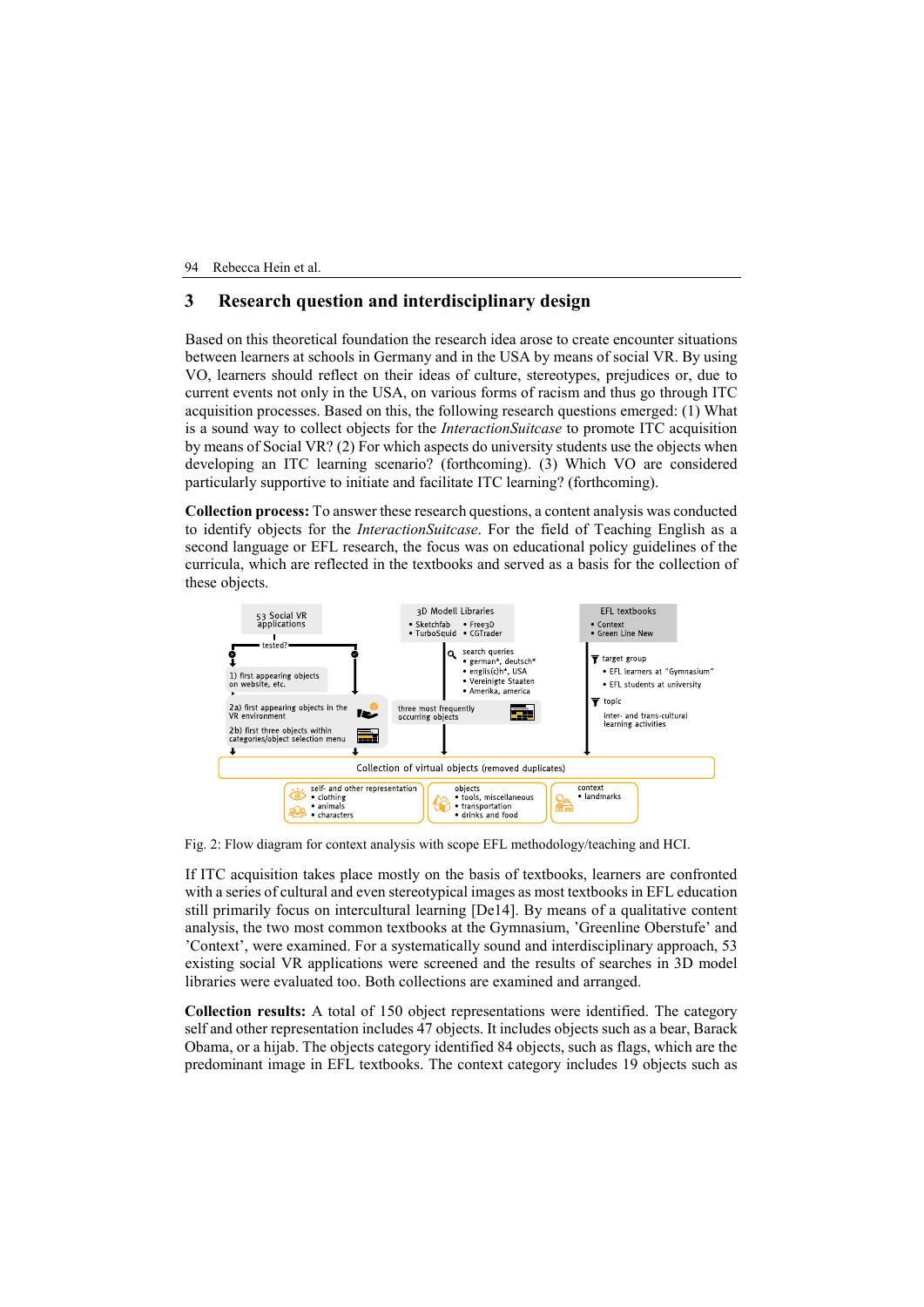Inter- and transcultural encounters via Social VR 95

the Statue of Liberty. To use the identified VO as initiators for communication, we implemented the *InteractionSuitcase* in VR. Its prospective usage will be presented in the following.

# **4** *InteractionSuitcase* **Usage**

**Classroom design:** The *InteractionSuitcase* can be a vital part of ITC learning scenarios. Although the predominant approach is using textbooks, VO seem very promising when it comes to the quality of learning outcome. This is not least due to the fact that VO can be used interactively, tangibly, individualized and multimodally [WDH20]. Following the paradigm of action orientation and task-based language learning, learners use these objects as a basis for communication with other learners in the VR environment. For example, learners can use (non-) stereotypical objects to negotiate the meaning of the concept of culture and autonomously identify common views with exchange partners.

**Seminar Task:** Within the context of a seminar design, planned for the winter term 21/22, university students will develop ITC learning settings using the *InteractionSuitcase*. By means of observations and interviews, the way in which the students work and plan with the *InteractionSuitcase* will be evaluated. Collaborative reflection will also take place as part of the planned seminar. Students will be asked about their choice of objects, which will provide further insight into the research question of which objects are perceived as supportive and in which phase of learning they are used.

**Behavioral measurement tool:** From a psychological point of view, it is not easy to make behavior quantitatively measurable. The *InteractionSuitcase* might provide a tool for this purpose. During exposure in VR, it is possible to log when, at what time, and by whom a particular object was picked up and utilized for an interaction. It is possible to recognize which object was applied for which interaction with whom. The participants use the objects intuitively. Hence, the *InteractionSuitcase* can be treated as an implicit, behavioral measuring instrument.

# **5 Prospects**

Based on previous findings, we assume that VO can initiate and facilitate ITC learning processes. This assumption will be empirically investigated in the next steps. For this purpose, context analyses were used to identify VO that can potentially be perceived as helpful for intercultural and transcultural teaching and learning. They will be evaluated for their implicit and explicit stereotypic and affective associative power with the help of an assignment task on time. In the scope of a seminar this *InteractionSuitcase* will be used, and exploratory research will be conducted to determine for which aspects of ITC acquisition VO are supportive. Furthermore, the question of the representation of the objects and the interaction techniques arises here. In the context of a usability study,